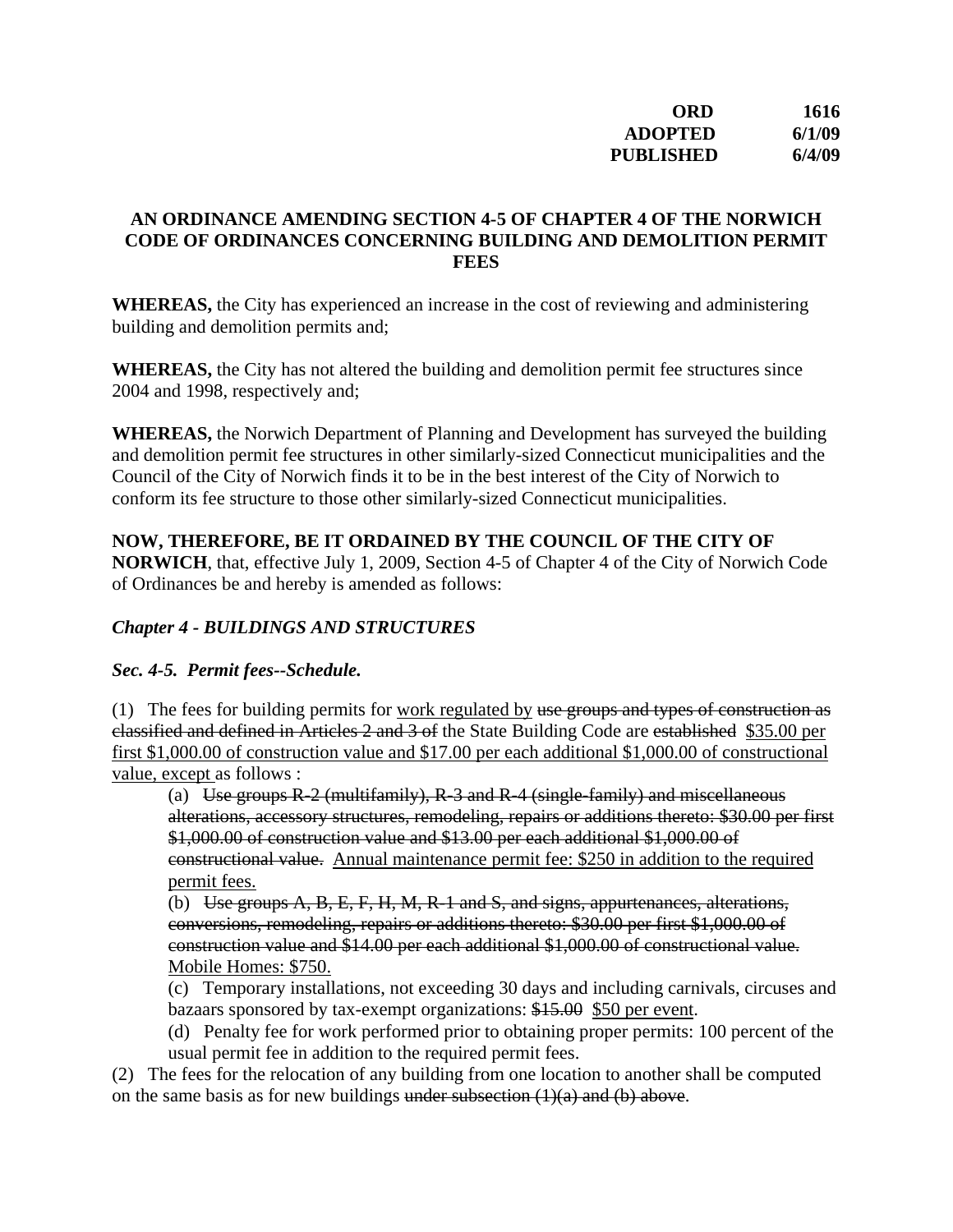(3) The fees for permits for the demolition of any structure of use group  $R-3$  or  $R-4$  or any structure not exceeding 5,000 total square feet: \$25.00 fee. Shall be \$25.00 per \$1,000.00 of assessed value, as listed in the City Assessor's records, with a minimum fee of \$35.00.

(a) The fees for the demolition of any structure greater than 5,000 total square feet and less than 25,000 total square feet: \$75.00 fee.

(b) The fees for the demolition of any structure greater than 25,000 total square feet: 150.00 fee.

(4) The fee to extend an existing permit shall be \$35.00.

(5) All fees and penalties established under Section 4-5 shall be in addition to all fees, penalties and surcharges which the City of Norwich is required to collect and remit to the State of Connecticut.

City Manager Alan H Bergren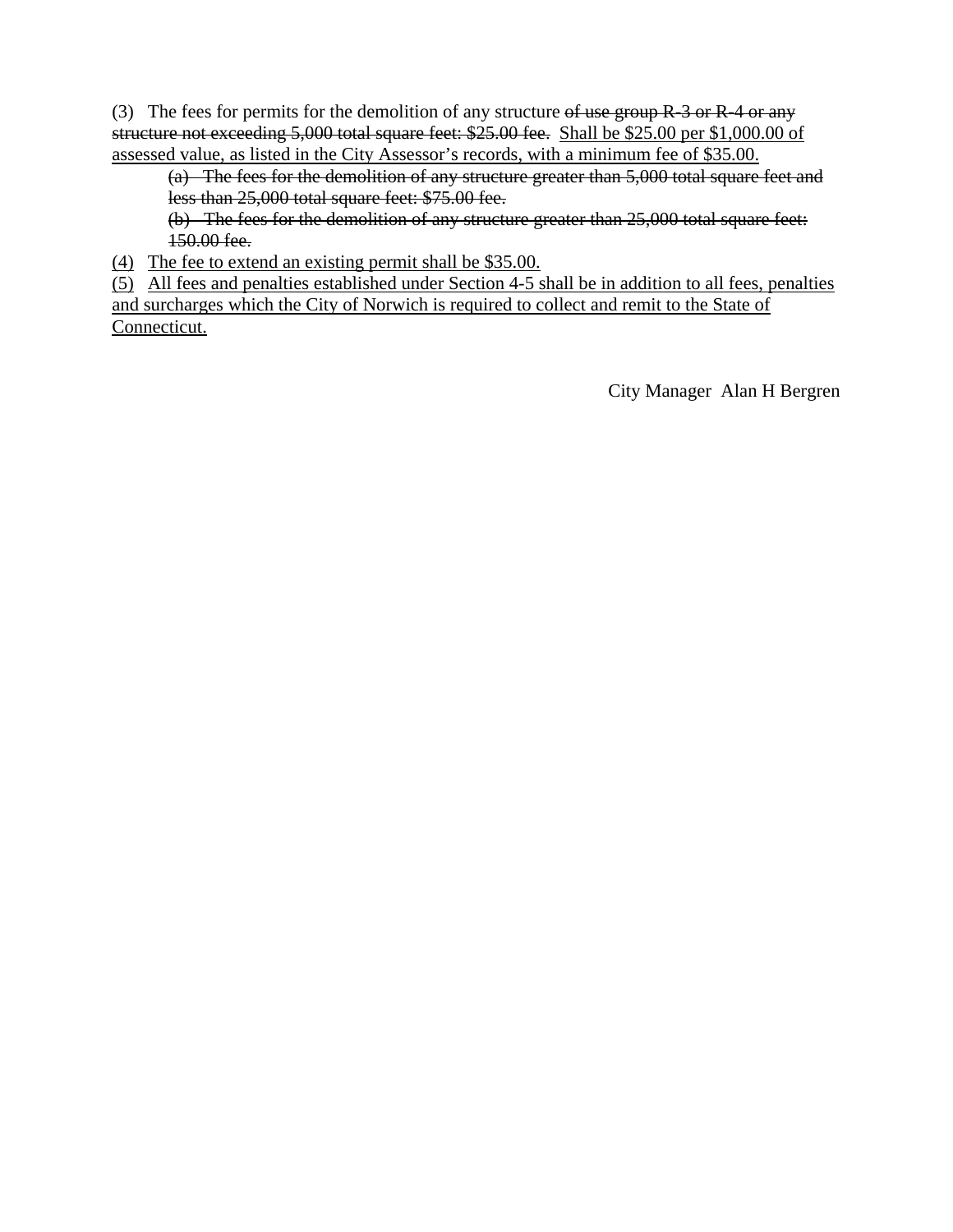| ORD              | 1617   |
|------------------|--------|
| <b>ADOPTED</b>   | 6/1/09 |
| <b>PUBLISHED</b> | 6/4/09 |

#### **AN ORDINANCE AMENDING CHAPTER 4 OF THE NORWICH CODE OF ORDINANCES BY ADDING SECTION 4-3 CONTAINING PROVISIONS WITH RESPECT TO CONSTRUCTION PLAN REVIEW AND OTHER FEES**

**WHEREAS,** the City has experienced an increase in the cost of reviewing construction plans, and;

**WHEREAS,** the Norwich Department of Planning and Development has surveyed the construction plan review fee structures of other similarly-sized Connecticut municipalities and the Council of the City of Norwich finds it to be in the best interest of the City of Norwich to conform its fee structure for construction plan review with those other similarly-sized Connecticut municipalities.

# **NOW, THEREFORE, BE IT ORDAINED BY THE COUNCIL OF THE CITY OF**

**NORWICH**, that, effective July 1, 2009, Section 4-3 hereby be enacted and be added to Chapter 4 of the City of Norwich Code of Ordinances as follows:

### *Chapter 4 - BUILDINGS AND STRUCTURES*

#### *{NEW} Sec. 4-3. Construction Plan Review and Other Fees.*

- (1) There shall be no fee for the initial construction plan review for a single or twofamily residential building. The fees for the initial construction plan review shall be \$100.00 for all other types of construction.
- (2) For every subsequent construction plan review there shall be a fee of \$35.00 for a single or two-family residential building and a fee of \$50.00 for all other types of construction.
- (3) There shall be a fee of \$50.00 for a legal occupancy analysis.
- (4) There shall be a \$20.00 fee for an applications for modification of the State Building Code.
- (5) There shall be a fee of \$100.00 for applications to the Building Code Board of Appeals.
- (6) There shall be a fee of \$20.00 for the issuance any Letters of Compliance.
- (7) Certificates of Occupancy fees: The fee for use groups R-2, R-3, R-4, one-family and two-family shall be \$50.00 per separate dwelling or sleeping unit. All other use groups shall be \$100.00 per occupancy unit. The fee for temporary installations shall be \$25.00.
- (8) There shall be a \$35.00 fee charged for required re-inspections.
- (9) There shall be a \$35.00 fee for requested additional or non-permit related inspections.